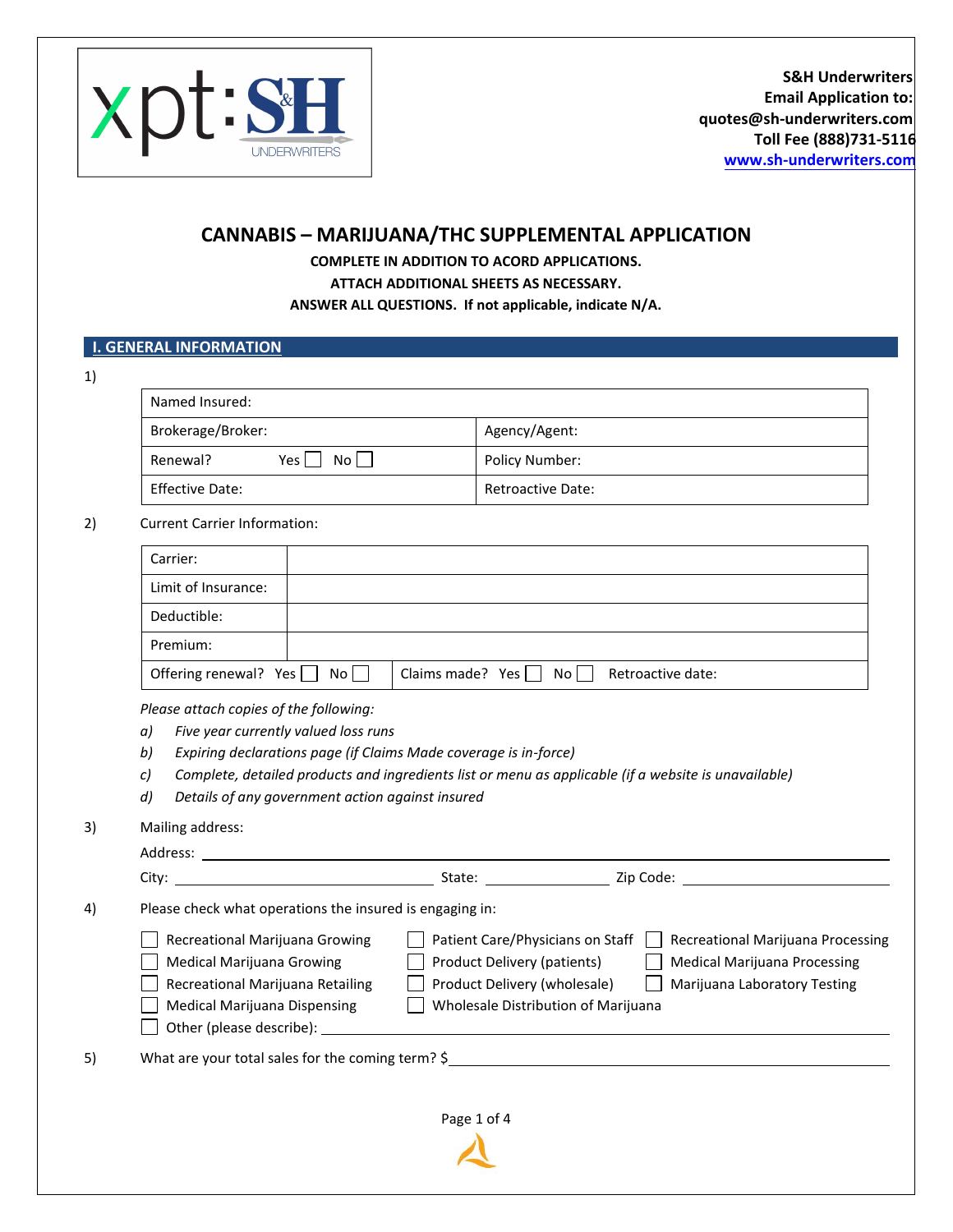## **II. PREMISES INFORMATION** *(duplicate this page as necessary)*

|    | Growing is done: Indoors $\Box$ Outdoors (open) $\Box$ Outdoors (greenhouse) $\Box$<br>$N/A$ $\Box$                                                                                                                                                                           |                  |
|----|-------------------------------------------------------------------------------------------------------------------------------------------------------------------------------------------------------------------------------------------------------------------------------|------------------|
| b. | Are any construction operations or building renovations planned during<br>the upcoming policy period?                                                                                                                                                                         | Yes  <br>No l    |
| c. | Are there any dwellings on this premise?                                                                                                                                                                                                                                      | Yes  <br>No.     |
| d. | Please indicate which premise security measures are in place:                                                                                                                                                                                                                 |                  |
|    | Safe/Vault<br><b>Interior Cameras</b><br>Door Greeter/ID Checker                                                                                                                                                                                                              |                  |
|    | <b>Exterior Cameras</b><br><b>Armed Guards</b><br><b>Guard Dogs</b>                                                                                                                                                                                                           |                  |
|    | Double Entrance/Man Trap Unarmed Guards<br>Gated/Barred Windows and Doors                                                                                                                                                                                                     |                  |
|    | Centrally Monitored Alarms   Motion Sensors<br>Vision Obscured Fencing (8' or higher)                                                                                                                                                                                         |                  |
| e. | Are security guards contracted (you must be listed as an additional insured if so)?                                                                                                                                                                                           | Yes I<br>No      |
|    |                                                                                                                                                                                                                                                                               |                  |
| f. | Are dogs handled by trained personnel?<br>Breed? <b>Example 20</b> Section 20 Section 20 Section 20 Section 20 Section 20 Section 20 Section 20 Section 20 Section 20 Section 20 Section 20 Section 20 Section 20 Section 20 Section 20 Section 20 Section 20 Section 20 Sect | Yes I<br>No      |
| g. | Are there any firearms on the premise?                                                                                                                                                                                                                                        | Yes    <br>No II |
| h. | If growing is done at your location, please describe grow method: __________________________________<br>If extraction is done at your location, please provide a complete description of your method. Include details<br>i.                                                   |                  |
|    |                                                                                                                                                                                                                                                                               |                  |
| j. | If extraction involved butane or propane, are you in compliance with all state and local<br>regulations regarding gas storage and explosion containment?                                                                                                                      | Yes I<br>No.     |
|    |                                                                                                                                                                                                                                                                               |                  |
|    | <b>ADDITIONAL INFORMATION</b>                                                                                                                                                                                                                                                 |                  |
|    | What independent 3 <sup>rd</sup> party testing is done on products? Please list testing company. __________________________                                                                                                                                                   |                  |
|    | Have you ever had a product recall?                                                                                                                                                                                                                                           | Yes  <br>No l    |
|    | If yes, please attach details.                                                                                                                                                                                                                                                |                  |
|    | Are there any present situations that might give rise to an incident causing a product recall?                                                                                                                                                                                | Yes<br>No.       |
|    |                                                                                                                                                                                                                                                                               |                  |
|    |                                                                                                                                                                                                                                                                               |                  |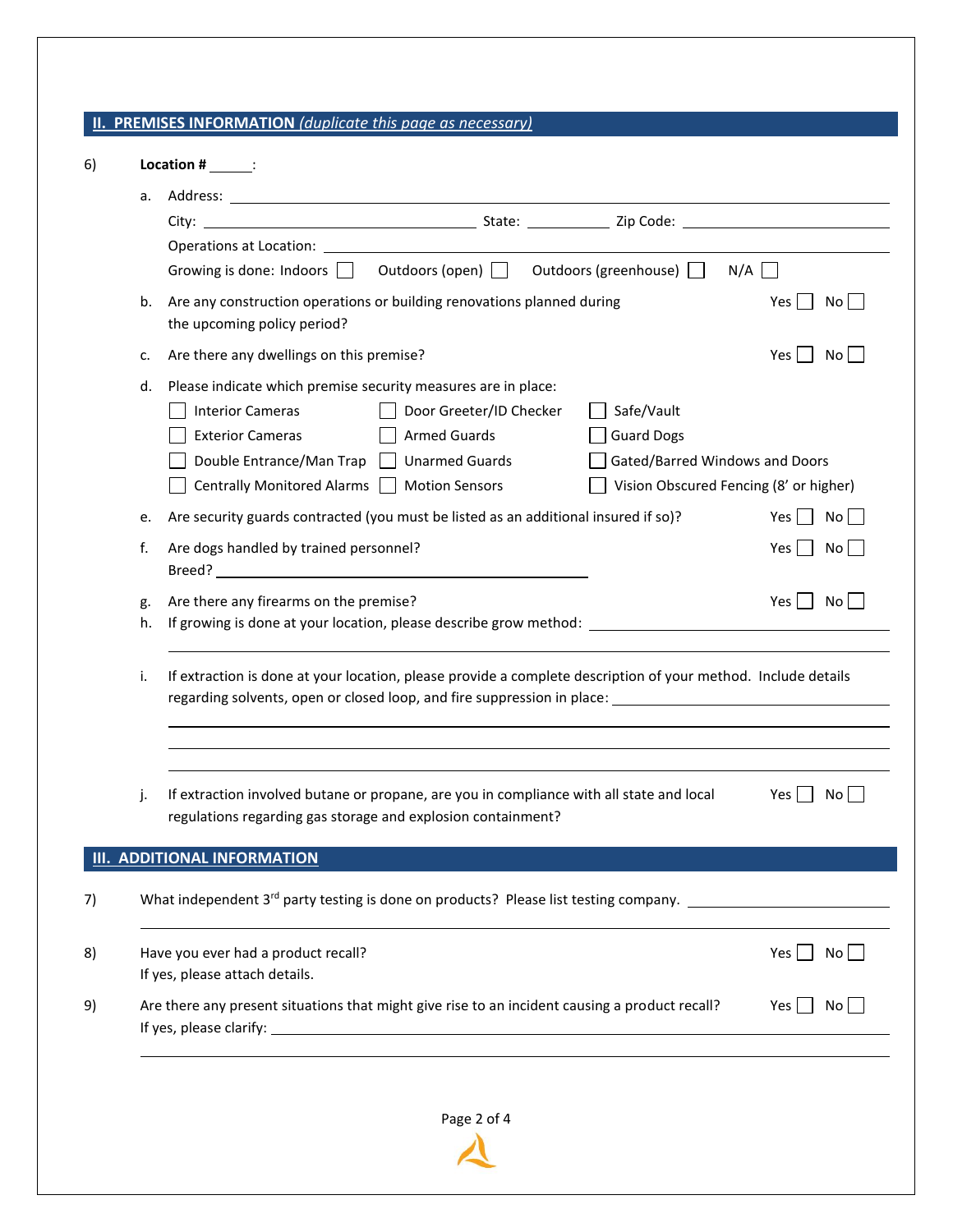| 10) | Have you had any Product Liability claims that were or were not covered by insurance?                                                                                                                                                                                                                                                                                                                                                                                                                                   | Yes  <br>No                              |
|-----|-------------------------------------------------------------------------------------------------------------------------------------------------------------------------------------------------------------------------------------------------------------------------------------------------------------------------------------------------------------------------------------------------------------------------------------------------------------------------------------------------------------------------|------------------------------------------|
| 11) | Have you been cited by any regulatory agency for violations arising out of business<br>activity involving your product? If yes, please clarify: ________________________                                                                                                                                                                                                                                                                                                                                                | Yes No                                   |
| 12) | Have you ever been convicted of a felony or misdemeanor?                                                                                                                                                                                                                                                                                                                                                                                                                                                                | Yes $\Box$ No                            |
| 13) | Have you declared bankruptcy in the last ten years?                                                                                                                                                                                                                                                                                                                                                                                                                                                                     | Yes     No                               |
| 14) | Do you have any discontinued products?<br>If yes, please explain the reasons for discontinuing:                                                                                                                                                                                                                                                                                                                                                                                                                         | $Yes \nightharpoonup No \nightharpoonup$ |
| 15) | Do you rent your premises?<br>If yes and Additional Insured landlord is required, please provide schedule here: ____________________________                                                                                                                                                                                                                                                                                                                                                                            | Yes $\Box$ No $\Box$                     |
| 16) | Please provide the licensing agency for your state, city, or county (as applicable): _________________________                                                                                                                                                                                                                                                                                                                                                                                                          |                                          |
| 17) | During the past five years, has any insurer ever canceled or non-renewed similar insurance<br>to any applicant or has your insurance been canceled for nonpayment of premium by any<br>insurance or finance company? If yes, please attach an explanation.                                                                                                                                                                                                                                                              | Yes II<br>No l                           |
| 18) | Is your company aware of any occurrences, facts, circumstances, incidents, situations,<br>damages or accidents (including but not limited to allegations of faulty or defective products,<br>product failure, product dispute bodily injury or property damage) arising out of or related to<br>your products that a reasonably prudent person might expect to give rise to a claim or lawsuit<br>whether valid or not which might directly or indirectly involve the company? If yes, please attach<br>an explanation. | Yes  <br>No.                             |

## **FRAUD WARNING**

**NOTICE TO ALABAMA, ALASKA, ARIZONA, ARKANSAS, CALIFORNIA, CONNECTICUT, DELAWARE, GEORGIA, IDAHO, ILLINOIS, INDIANA, IOWA, KANSAS, MARYLAND, MASSACHUSETTS, MICHIGAN, MINNESOTA, MISSISSIPPI, MISSOURI, MONTANA, NEBRASKA, NEVADA, NEW HAMPSHIRE, NORTH CAROLINA, NORTH DAKOTA, OREGON, RHODE ISLAND, SOUTH CAROLINA, SOUTH DAKOTA, TEXAS, UTAH, VERMONT, WASHINGTON, WEST VIRGINIA, WISCONSIN, AND WYOMING APPLICANTS:** In some states, any person who knowingly, and with intent to defraud any insurance company or other person, files an application for insurance or statement of claim containing any materially false information, or, for the purpose of misleading, conceals information concerning any fact material thereto, may commit a fraudulent insurance act which is a crime in many states.

**NOTICE TO COLORADO APPLICANTS**: It is unlawful to knowingly provide false, incomplete or misleading facts or information to an insurance company for the purpose of defrauding or attempting to defraud the company. Penalties may include imprisonment, fines, denial of insurance and civil damages. Any insurance company or agent of an insurance company who knowingly provides false, incomplete or misleading facts or information to a policy holder or claimant for the purpose of defrauding or attempting to defraud the policyholder or claiming with regard to a settlement or award payable for insurance proceeds shall be reported to the Colorado Division of Insurance within the Department of Regulatory Agencies.

**NOTICE TO DISTRICT OF COLUMBIA APPLICANTS**: **WARNING:** It is a crime to provide false or misleading information to an insurer for the purpose of defrauding the insurer or any other person. Penalties include imprisonment and/or fines. In addition, an insurer may deny insurance benefits if false information materially related to a claim was provided by the applicant.

Page 3 of 4